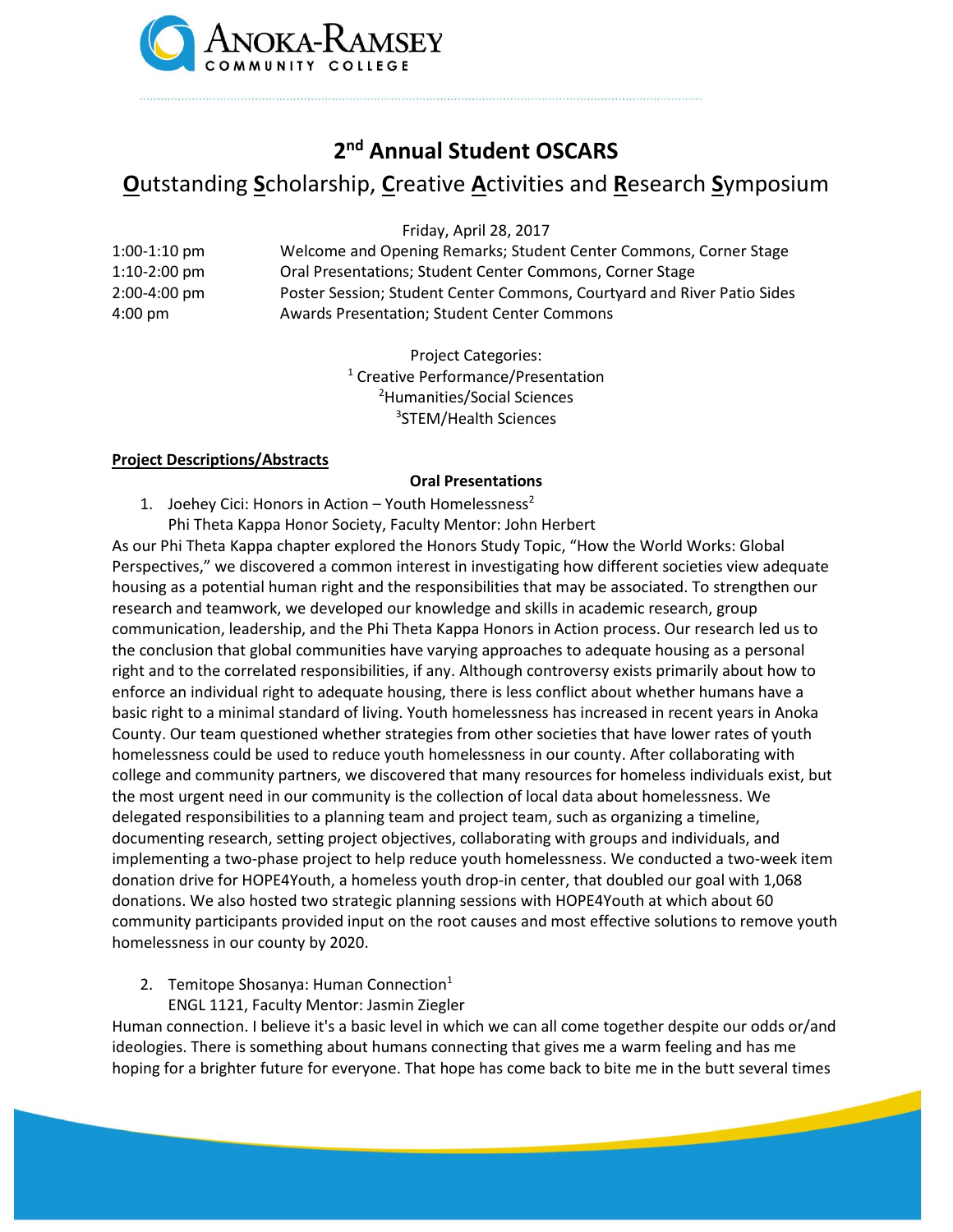

as I've tried to have discussions with those who didn't want to listen to another's perspective. Although, when I do connect with people, I'm happy that I do so because I know that that person is a little bit happier. And so am I. In this project, I'll be exploring human connection and how to have it among two parties that do not usually get along.

#### 3. Julie Erickson: An Appeal to Planned Parenthood<sup>2</sup>

### PHIL 1200, Faculty Mentor: Mo Janzen

In my presentation, I will argue that because Planned Parenthood is a championing organization for equality in women's health care, it should consider its current underrepresentation of perinatal hospice and palliative care services in women's reproductive health. Planned Parenthood, by its very mission statement, recognizes reproductive self-determination at the core of its goals as an organization. Yet in some cases, Planned Parenthood contradicts its mission to pregnant mothers through its current actions, especially to mothers who have decided to continue their pregnancies despite a life-limiting fetal diagnosis. Possible consequences and concerns resulting from underrepresentation of this important demographic of women include threats to autonomy, as well as the appearance of Planned Parenthood as a paternalistic entity. Planned Parenthood is the product of once-revolutionary ideas by its founder, Margaret Sanger. Because of this, and it prominence in women's health issues today I encourage Planned Parenthood to explore its influence as an example of tolerance and support toward opposing viewpoints in the name of societal progress.

4. Vladimir Petrenko: Integrating Undergraduate Research Experiences for Nurses – An Expansion of the Wolf Project $3$ 

#### BIOL 2114, Faculty Mentor: Paula Croonquist

Fifty percent of novice nurses incur nursing care errors (such as medication and IV fluid administration mistakes, treatment delay, and falls) associated with a critical thinking deficit. Undergraduate research has been identified as one of ten "high-impact" educational practices that promote "deep learning". Anoka Ramsey Community College biology faculty have recently developed a collaborative and crosscurricular learning opportunity for students to acquire relevant field and laboratory research skills in an innovative and hands-on learning experience. During this experience, students work with a population of captive gray wolves at our partnering non-profit organization, the Wildlife Science Center. Students capture and handle these animals and perform physical examinations, administer vaccines, and collect buccal cells, hair, scat, and/or blood specimens for further analysis. Our project aims to expand these relevant and novel research experiences to a health science course: Anatomy and Physiology II class required for the ARCC nursing program. Wolf serum samples collected by Field Biology students, were utilized by A & P II students to perform enzyme-linked immunosorbent assays (ELISAs) to detect immunoglobulins A and E (IgA and IgE) levels in endangered Mexican Gray, Red and thriving Great Plains Great wolves. The class' working hypothesis was that endangered wolves (Mexican gray and red wolves) have lower levels of these antibodies in serum than thriving controls, presumably due to inbreeding. Students analyzed their own ELISA data, graphed and interpreted it in light of this hypothesis by completing two consecutive critical thinking group formal assignments. Students found that the difference in IgA and IgE levels between endangered and thriving wolf subspecies is not statistically significant (p values above 0.05) however, there is a trend of IgA levels being higher in endangered when compared to thriving wolves. Conversely, the trend is opposite for IgE levels with endangered wolves having lower IgE levels than control animals. Our assessment data analysis utilizing the national standardized Human Anatomy and Physiology exam and the URSSA post survey administered by the Community College Undergraduate Research Initiative (CCURI) demonstrated that students performed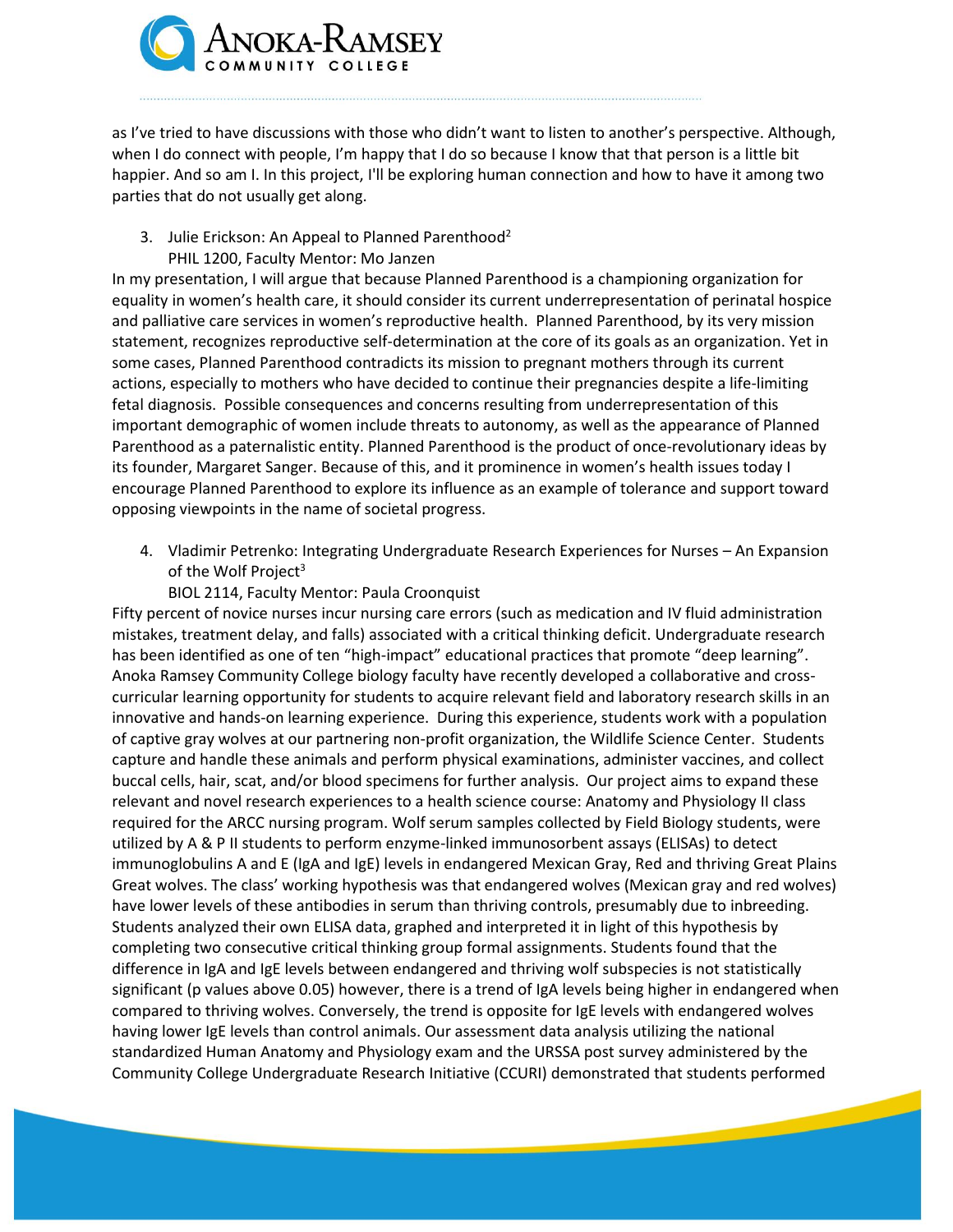

above the national mean in the HAPS Immunology's exam section and identified high gains in application of knowledge, working like a scientist and critical thinking skills respectively.

- 5. Chisom Owhonda: Life So Far<sup>1</sup>
	- CMST 2220, Faculty Mentor: Stacie Mariette

This poem is about my life so far. It covers my journey in life so far as a teenager, questions about my faith, learning from past mistakes, love for my mother, peer pressure in my life, and dreams and set goals I have set for myself. It is a way of assessing what I have achieved so far in my life, and how I can achieve better things in my life. "Life So Far" is meant to reach out to anyone who goes through the same situations I do, and teach them that focus and hard work are the things needed to keep going strong and succeed in life.

#### **Poster Presentations**

- 6. David Cocherell, Rachel Cawthra, and Fanaka Ndege: Working as an Intern Editors for Poetry City,  $USA<sup>1</sup>$ 
	- Internship, Faculty Mentor: Jasmin Ziegler

Poetry City, USA is an annually published national journal of poetry and prose on poetry open to all submissions. It has been publishing continually since 2011. Each issue is available on a limited basis in print, and free in cyber editions. One of Poetry City, USA's missions is to teach and nurture students in AFA in Creative Writing programs in the Twin Cities (Minneapolis and St. Paul) metro area. The goal is to teach student-editors how to be good readers, editors, and purveyors of poetry, and to help them as they navigate their careers and become poets, editors, publishers, teachers, et cetera. Poetry City, USA has three resident editors who work with a staff of assistant-editors affiliated with AFA in Creative Writing Programs at Anoka Ramsey Community College, Normandale Community College, and North Hennepin Community College. This project showcases the work of three assistant-editors (all from Anoka Ramsey Community College) of Poetry City, USA. David Cocherell, Rachel Cawthra, and Fanaka Ndege will demonstrate the editorial process, and what it is to generate a prose piece for publication in a national journal.

- 7. Paige Hanson: A Broken Connection<sup>2</sup>
	- ENGL 1121, Faculty Mentor: Jasmin Ziegler

How many times have you thrown away recyclable items in the trash without immediately thinking about the consequences to the environment? The reasons vary for lack of use of the recycling bins. Some people may be unsure what items are allowed in the recycling bin. Others may simply be in a hurry and find sorting trash inconvenient. Some people may not see the point in sorting their items into the recycling and garbage bins. I hope to bridge the gap between the perceptions of how small acts, particularly recycling, affect the environment with a sculpture. I would create sculptures made from recyclable items thrown into the trash that are recreations of photographs of animals that have been affected by garbage waste. My hope is that my sculpture would show that even small actions, such as making a choice between garbage and recycling, do have a direct impact on the environment. I would place these sculptures next recycling bins. Not only would this make the recycling bins more noticeable, but this would reward people with the instant gratification that they are helping the environment when they recycle. These sculptures would connect the act of recycling directly to its impact on the environment, giving the community a chance to participate in conservation efforts, and enlighten the community about their direct impact on the health of the environment.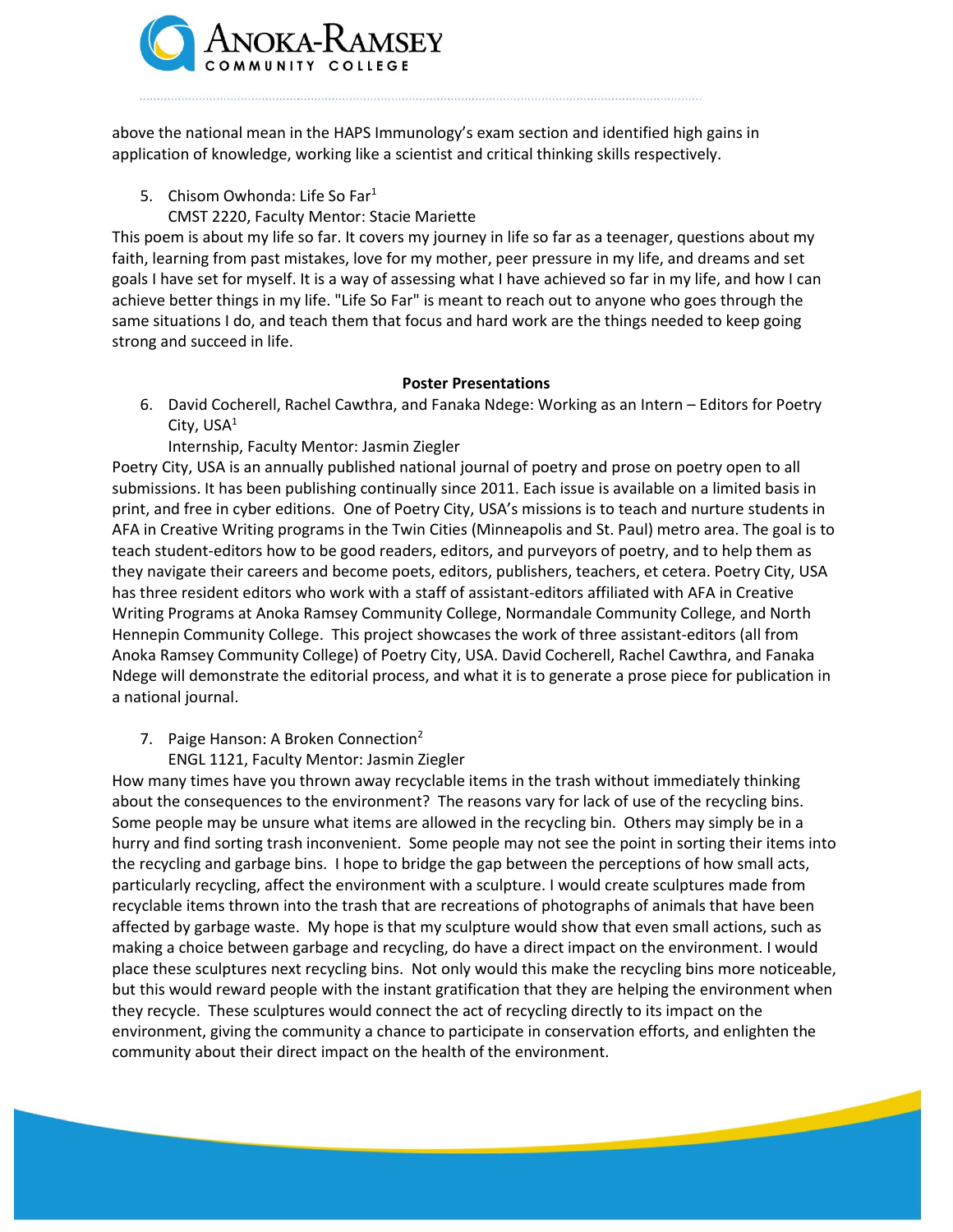

8. Stephanie Ramon-Perez: Environmental Art<sup>2</sup> ENGL 1121, Faculty Mentor: Jasmin Ziegler

The objective of this project is to promote neighbors and students that commute to become aware of what littering does to our environment we live in. Also, uniting the community closer with the same goal in mind while creating artwork that will impact the rest of the community and help spread this idea with the rest of Minnesota.

- 9. Paula Anderson, Robert Bower, Jamie Costello, Jake Fredericks, Anna Grunlund, Madi Haukland, Richard Ondigi, Jeremy Pettis, Courtney ConVett, and Cody Zink: Dramaturgy: LGBT and the Rocky Horror Show<sup>1</sup>
	- THTR 2230, Faculty Mentor: Blayn Lemke

As a part of the Anoka Ramsey focus on including Undergraduate Research in our classes the Survey of Drama class engaged in a research project to enrich our audiences' understanding of the significance of The Rocky Horror Show as a piece of literature. This form of research is called Dramaturgy. This undergraduate research paper includes information from the following areas: (1) Cultural influences and important political events surrounding The Rocky Horror Show development, (2) Historical look at GLBT (Gay, Lesbian, Bisexual and Transgender) rights and violence experienced by the community and the consequential laws passed to either protect or diminish these rights, (3) Sex and Gender. Understanding the difference and applying these discoveries to the relationships in The Rocky Horror Show, (4) The progression of The Rocky Horror Show from small London production to a movie of Cult Film Status. This project was aided by the efforts of three additional ARCC faculty. Jim Biederman visited the Survey of Drama class and led a wonderful discussion on Gender and Sexual Identity. This discussion was a springboard to investigating terminology and better understanding the character motivation. Ed Wehling and Drew Mattson reviewed the paper, offering editing and structural suggestions. These insights were invaluable in the development of a more complete example of dramaturgical writing.

- 10. Tu Vu: Cleaning Up for Positive Change<sup>2</sup>
	- PHIL 1110, Faculty Mentor: Mo Janzen

In my Ethics class, I had to organize an activity to make a positive change in the world. Two classmates and I decided to spend two hours at the Coon Rapids Dam Park to clean out garbage also in order to help the environment. The park is the border between Coon Rapids and Brooklyn Park. A lot of people were biking, exercising, fishing, barbecuing, and having fun in the park. We walked around the park for two hours. We saw a lot of garbage lying around on the grass, under the shades where there are seats for people to barbecue, and a lot of trash along the river side. People are just too lazy sometimes to throw the garbage away. Even close to a garbage, I saw trash close to it or even next to the garbage can. On the grass, I saw bottles and cans of pops lying around, the chemicals from those drinks can kill the grass and makes it ugly. Along the river side, we picked up a lot of garbage too. I found beers bottles, plastic bags, and a lot of junky stuff. The bad thing about it is I saw trash on the water as well. That trash made the water smell really bad and was bad for the environment. I tried to take that trash out of the water so it won't get worse in the future. I also see ducks and geese eating those plastic bags and trash because they thought it was food. Those can really harm them and can cause them to die. Me and my friends tried really hard to collect as much garbage as we saw around. We did this because we thought we could help the environment of Coon Rapids Dam to be better than before and it is an ethical thing to do. In chapter one, Weston talks about acting ethically, and I think it would link to what we did at the Dam. Weston said: "to act ethically is to take care for the basic needs and legitimate expectations of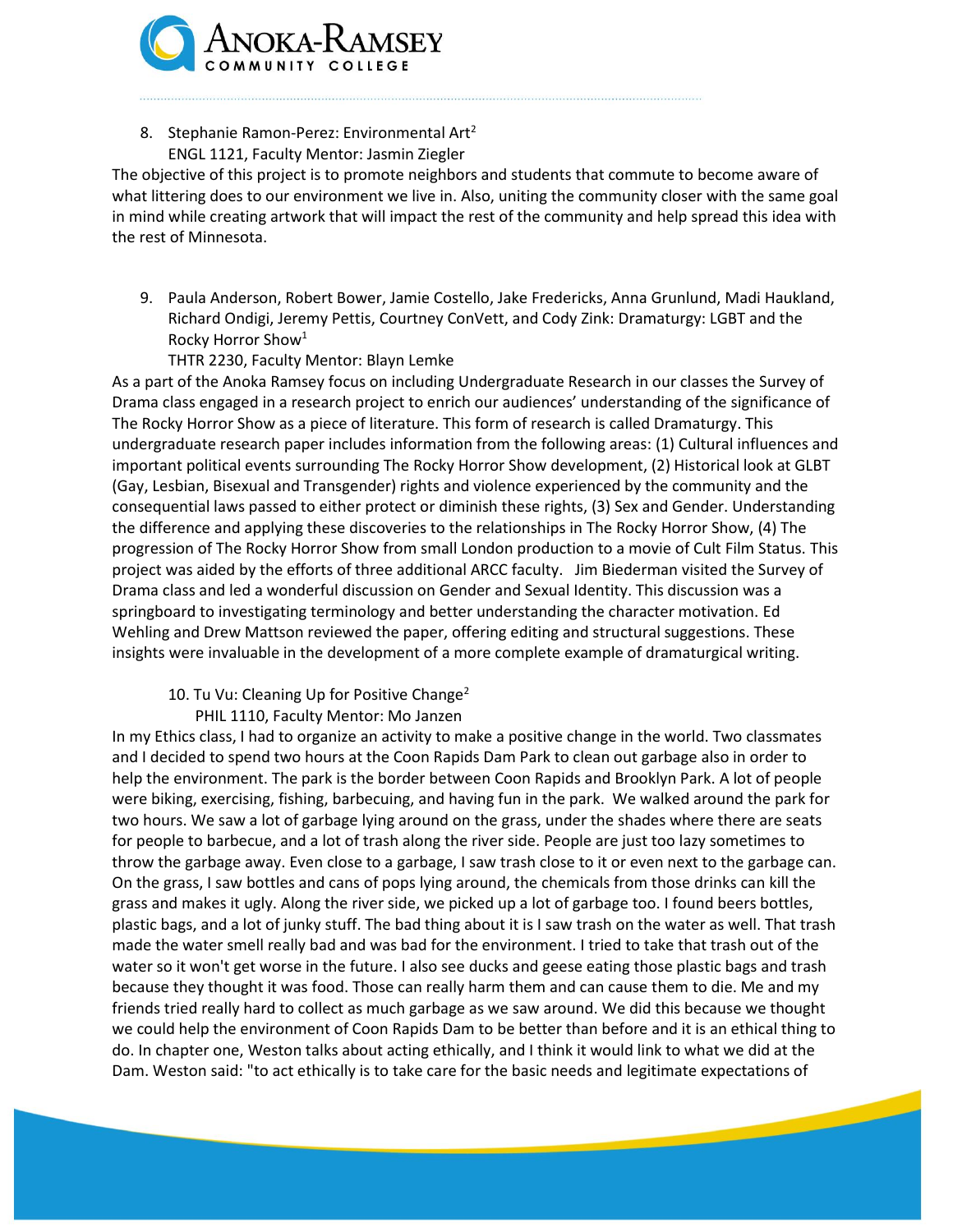

others as well as our own". Everyone that went to the park expects to have a clean park to have fun activities to do outdoor. Even animals expect to have a good living environment, they are just like human beings, they have a legitimate expectation in their environment. We also "take care" of people and animals basic needs on the environment of the Coon Rapids Dam. Even though what we did was just an "imperfect duty" because we can choose how much we did, as well as how and when we did it. But, I feel like we did a good job. We might not do it all the time, but I think doing it once in a while would still help the park's environment and keep it cleaner. We also think that we are doing charity which is provide people, animal, and environment things they need. Overall, this experiment was fun and I feel really proud of my group. I will try to do this again once in a while because I feel like it helps the environments a lot. Coon Rapids Dam is a nice place to go hangout, exercise, and have fun in general. Let's keep the place clean, so people can enjoy!

- 11. Kayla Bowe: Organize an Activity<sup>2</sup>
	- PHIL 1110, Faculty Mentor: Mo Janzen

When coming up with an idea on what to do for our organize an activity, Ashley, Summer and I were stuck. One day after class, I was talking to my mom about how frustrated I was because I had felt like I was running out of time. Suddenly, my mom reminded me of this thing we do every year during the winter. My mom calls them care kits. She puts basic necessities in a bag plus chips and a sandwich and then brings them downtown to hand out to homeless people in Minneapolis. I thought this was a great idea to do, especially since this ties in perfectly with ethics! What a perfect way for getting our Mother Theresa on! Although we had a few people criticize us while talking with some of the people we decided to help, overall it was a good, eye opening experience. In my bag, I decided to put a toothbrush set, deodorant, a granola bar, pringles, a sandwich, a few bottles of water and a few other small things! Out of all, they seemed to love the pringles. Although, I wouldn't call our actions anywhere near morally exemplary actions, I think our actions lie in the middle of morally neutral. We didn't sacrifice any comfort, or give up everything to help these people. But we did take time out of our day to help some people in need. We didn't have to, but we wanted too and the feeling after was very rewarding. Although our group tried to come up with a project that reached the goals of both charity and justice, we noticed our project aligned more along with charity due to the fact that we supplied food, hygiene products etc. whereas justice, you're promoting social change. Participating in this experience really inspired us and helped us understand ethics on a different level. Not only did it help bring to life our care ethics and give insight to the morals and values we have in an ethical perspective, but it also helped apply certain principles of different philosophers we learned about in class. Although our project didn't reach having a long term impact on the people or the community like we had wanted, we realized that it is important to start somewhere meaning it only takes one person to make a difference and cause a ripple effect which can lead to seeing differences within the community. Overall, we are happy with our project and hope that we inspire people to make a difference small or big.

12. Noelle McNeill: Days for Girls – Organizing for Equality<sup>2</sup> PHIL 1110, Faculty Mentor: Mo Janzen

Last semester, I completed an array of activities to further my understanding of ethics. Throughout the class, I got to volunteer with my community, do research on charities, and I created my own volunteer event through an organization called Days For Girls. We made kits that go to women in poverty who aren't able to go to work or school due to their periods. At a first glance, giving women feminine products really doesn't seem like it's very effective. However, by providing these women with pads,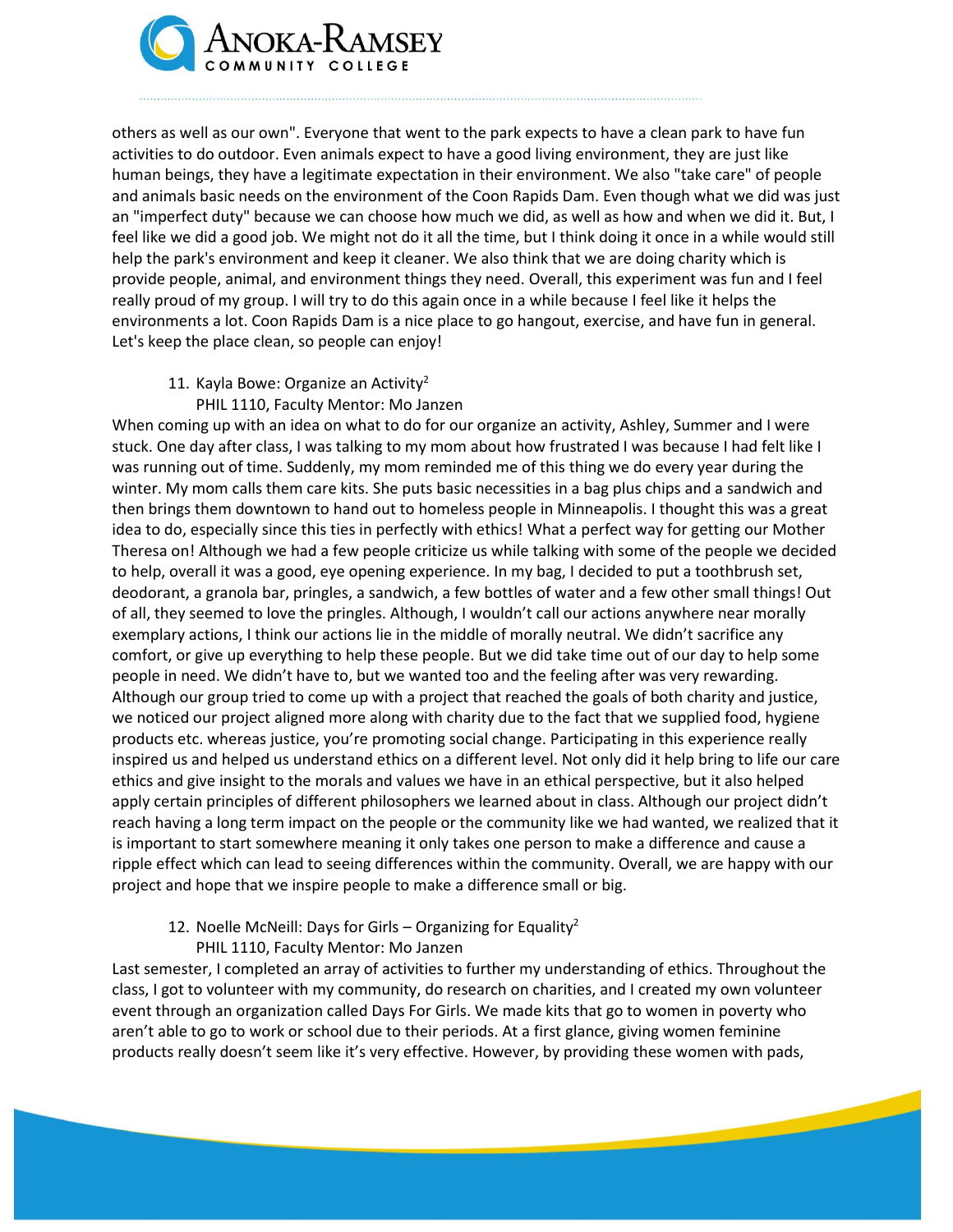

underwear, and soap, we are saving lives and making life more sustainable. These women can be stuck in a hut for up to a week and won't make a decent income to support their families; they fall behind in school because they can't help their bleeding. When these women receive the pads, they're able to continue on with their lives like they should be able to do in the first place. When I think of my work with the organization Days for Girls, I am reminded of an idea known as effective altruism. Effective altruists argue that we should use our resources to help the greatest amount of people. This activity positively influenced the women who received the kits we made. In fact, this project worked towards education, jobs, and equality for women; all of these things are essential to support a family while living in a developing country. The concepts I learned in Introduction to Ethics have pushed me to be a better person and to make more of an effort to help those in need.

- 13. Makayl Nitz: Finding Aristotle's Mean My Experiment in Virtues.<sup>2</sup>
	- PHIL 1110, Faculty Mentor: Mo Janzen

During my Introduction to Ethics course, I had an assignment called Personal Change Mini-Project. For this project, I had to apply course materials to my life in a way that would better myself. I decided to study and apply Aristotle's view of virtue ethics. According to Aristotle, "virtue is the perfect middle between excess and deficit" (Weston, 176). This means that for me to be virtuous, I need to possess a specific "mean" of all virtues. One might think that to find the "mean" of a virtue would be difficult, but according to Aristotle, "the way to become virtuous, is to study a virtuous person" (Janzen, Monica). Knowing that information made the daunting task of becoming virtuous seem much easier because I realized I didn't need to find the mean of a virtue, and instead I simply needed to study someone who has a perfect balance. For my Personal Change Mini-Project, I decided to become virtuous by studying the most famous person in the world- Jesus Christ. Over the course of seven days, I studied the Bible for thirty minutes each day. I studied Jesus because I wanted to attain virtues (love, identity, and respect) that He possessed. After studying Him and His virtues, I have realized that Jesus had the perfect mean of virtues. For example, Jesus possessed the right amount of respect. If He had, had too little respect (deficit), He would've felt too small to converse with God. If He had, had too much (excess), He would've become arrogant. Jesus is the perfect example of Aristotle's view of virtue as a "mean." It is inspiring to know that Aristotle's theory of virtue ethics can be applied to everyday aspects of my life.

- 14. Riley Packard-Rau: Walk for Awareness<sup>2</sup>
	- PHIL 1110, Faculty Mentor: Mo Janzen

As part of my ethics class, I am working on an experiment where I organize an activity. I decided to take my activity a step further and see how much of a local impact I could have. I planned an open walk for awareness around the track at Spring Lake Park High School, which is co-sponsoring the walk, along with the Girls' lacrosse team. The goal of this project is to inform our community's youth about the dangers of eating disorders and mental illness, and to also spread the message of hope! Like any experiment I hope to get positive results not only at the end of this activity, but throughout the process. I am extending the impact of this activity by working with the team I coach (Girls Lacrosse team at SLPHS) as well as the wider Spring Lake Park High School Community, and even my family and friends. By reaching out to all these people, I know I am making a difference already. At the end of the day the purpose of any experiment is to make a change or discover something new. My hope for this project is to reach as many people as possible, but I will call it a success if I can only touch one life. In ethics class, we studied Care Ethics which tells us to attend to a moral problem with care and concern. As a coach, I worry about my players and hope they are all healthy and safe. I hope my project achieves some of these ethical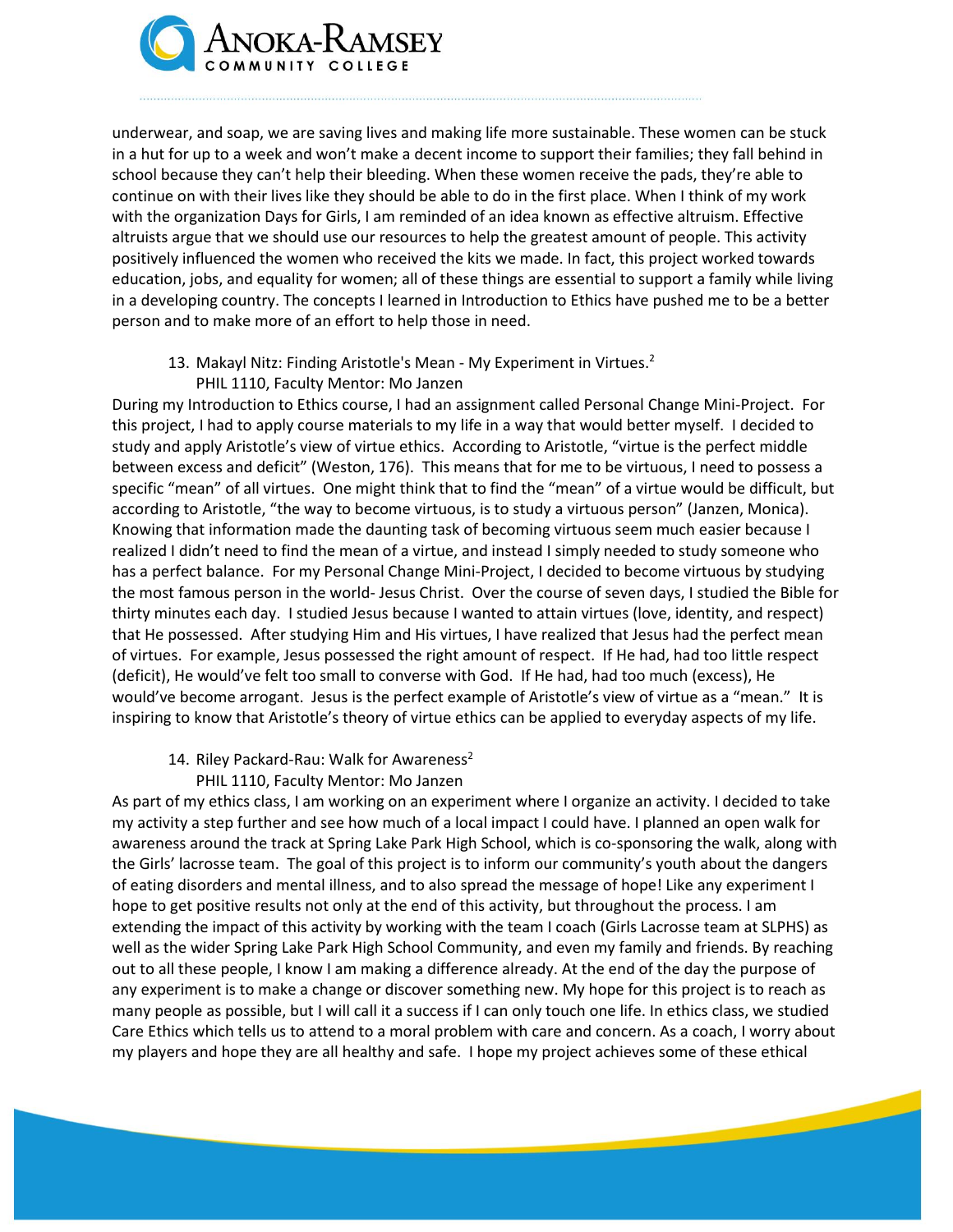

goals: to always attend to others with care and concern and to spread the message that no one is alone and that anything is possible!

15. Emily Dreshar and Emily Hanson: Blankets Against Chemo<sup>2</sup> PHIL 1110, Faculty Mentor: Mo Janzen

As part of our ethics class, we are working on an experiment where we organize an activity. Our group has decided to collect fabric and make tie blankets for people who have recently been diagnosed with cancer. We wanted to provide some sense of comfort for those people who are struggling with their new found circumstances. When going through chemotherapy they often experience many different unpleasant side effects. In our experiment we hope to invoke a sense of hope in those who need it most. We hope to show those who are struggling that we care, that we are thinking of them, and that we believe in them to overcome. In ethics, we studied a variety of ethical theories. Our project was based off of the idea of care ethics, as opposed to something like utilitarianism. A utilitarian wouldn't be particularly enthused about our project because the money, time, and effort could be spent in other ways to do even more good for more people. From the viewpoint of care ethicists, however, our project is very meaningful because we aim to show empathy and compassion for those directly involved in fighting their disease. As we make blankets, we hope this gesture lets those individuals who receive them that to feel comforted and not alone. Although we are not helping many, we believe our actions are still morally significant.

#### 16. Amber Rezac: Wings for Vets<sup>2</sup>

#### PHIL 1110, Faculty Mentor: Mo Janzen

Since the start of Ethics class, I have been thinking about what matters to me and I've realized how important our country's military and veterans are. My future sister in law just joined the military and it made me realize that soldiers sacrifice a lot of time and effort into preserving our freedom. Active duty and veterans deserve medical care to help with Post-Traumatic Stress Disorder (PTSD). This problem is recognized as a mental illness, and I wanted to help Veterans Hospitals treat veterans with this condition. For my activity, I had a dinner in honor of the military and then donated the proceeds to the VA hospital. I learned that my favorite restaurant, Buffalo Wild Wings, will donate 10% of hourly profits to the cause someone is trying to raise money for. I was there for 3 hours, and as a result the restaurant donated 30% of their profits from those total 3 hours. This activity relates to many topics from my ethics class especially the concept of virtues. Confucius taught that people should focus more on others and less on themselves. By doing this activity, I'm giving to others and essentially helping them keep their medical care. This act also helps me develop my character by being more generous and kind. This is also related to utilitarianism; a theory that promotes doing the most good for the greatest number in the long term. By raising money to donate to the VA hospital, I will be providing a portion to keep the hospital running which will help a lot of people in the long term. This is important because the long term consequences would be beneficial for myself and everyone else because the hospital would stay open, and it would continue to help military members receive any clinical care they'll need.

17. Jack Knoblauch, Uny Santamaria, and Abdishakur Farah: Is Online Dating Effective in Building Relationships?<sup>2</sup>

### CMST 2220, Faculty Mentor: Heidi Croatt

This project sought to measure the effectiveness of online dating. Online dating is a subject that has grown significantly in recent years and has gained some media attention regarding its use. We wanted to see if increased use of social networks to form relationships was effective in building long term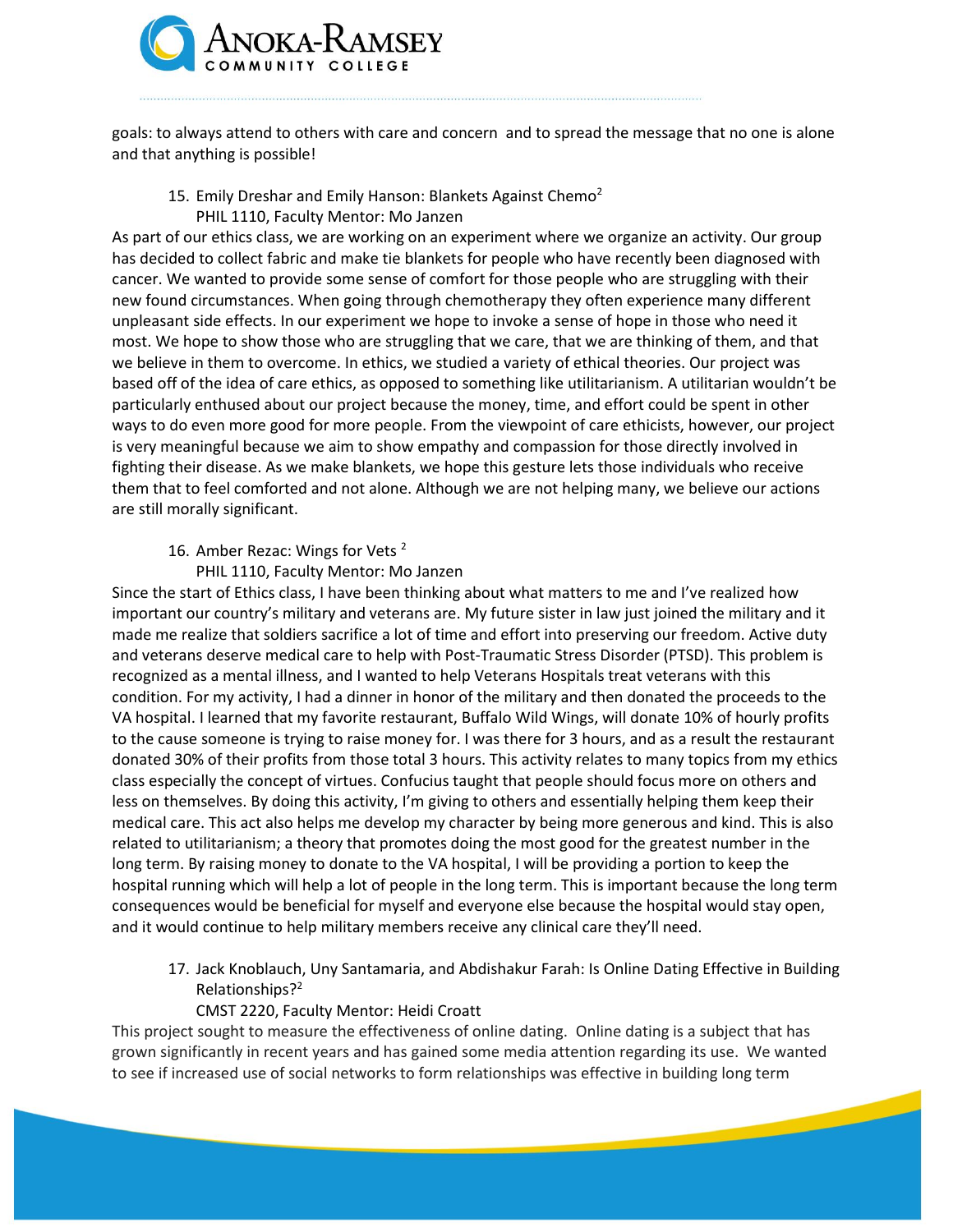

relationships. We are researching the scale of online dating and its effectiveness to form relationships and comparing that to more traditional forms of dating. There are both benefits and downsides to both online dating and traditional means of meeting, but we are comparing these different channels for dating to show the pros and cons of each. We conducted surveys regarding the use of matchmaking tools online and seek to conclude whether there is a definite answer regarding our research or whether there is more in-depth studying to be done.

18. LeiLani Wright and Margaret Steward: Pelvic Floor Treatments and Disorders<sup>3</sup> PTAC 2050, Faculty Mentor: Lisa Lentner

The pelvic floor is made up of three layers of muscles, arranged in a funnel shape. Pelvic floor dysfunctions are a result of these muscles becoming weak and over-stretched. The good news is this is often a reversible condition. Just like other muscles of the human body, these muscles can be strengthened through exercise.

- 19. Aaron Dircks and John Bessel: Music Therapy<sup>3</sup>
	- PTAC 2050, Faculty Mentor: Lisa Lentner

Our presentation board was created in response to a research project assignment for our class. Because Music Therapy has been shown to have therapeutic affects on the human mind; we wanted to show HOW Music Therapy can impact a persons ability to help them improve in there therapy outcomes. You will see here some evidence based practice that shows Music Therapy improving things like: perception of pain and anxiety, help to motivate patients and provide enjoyment during therapy, as well as helping to increase muscle strength through playing instruments. We hope you enjoy our facts that we found and may this give you ideas for you or a loved one who is in need of improving in their therapy outcomes.

20. McCall Newbloom and Amy Vukobrat: Constraint Induced Movement Therapy<sup>3</sup> PTAC 2050, Faculty Mentor: Penny Rivard-Sherman

A brief overview on the history, protocol, indications and contraindications for Constraint Induced Movement Therapy (CIMT). This specialized treatment approach, commonly used for upper extremity rehabilitation in post stroke patients and Pediatric Cerebral Palsy patients through task specific, forced use of the affected limb. Effectiveness of CIMT is based upon two main components: Neuroplasticity and overcoming "Learned Non-Use."

21. Anna Souther and Emily Novak: Craniosacral Therapy<sup>3</sup> PTAC 2050, Faculty Mentor: Lisa Lentner

Craniosacral and myofascial release techniques; what they are, how they effect the body, how they're used in physical therapy treatment, and what diagnoses they benefit.

- 22. Derek Halverson and Dan Bachman: Med $X^3$ 
	- PTAC 2050, Faculty Mentor: Lisa Lentner

Dan and I both completed clinicals at Brookdale Health where we had the opportunity to work with MedX machines. We specifically used the lumbar and cervical machines to help patients rehabilitate from car accidents and a number of other ailments. We were trained to perform a treatment which consisted first of testing a patients range of motion. Next, we performed a strength test, and from there we customized a training program for them to perform (on the machine) based on their strength and range of motion. Most patients are initially apprehensive when using the machines do to their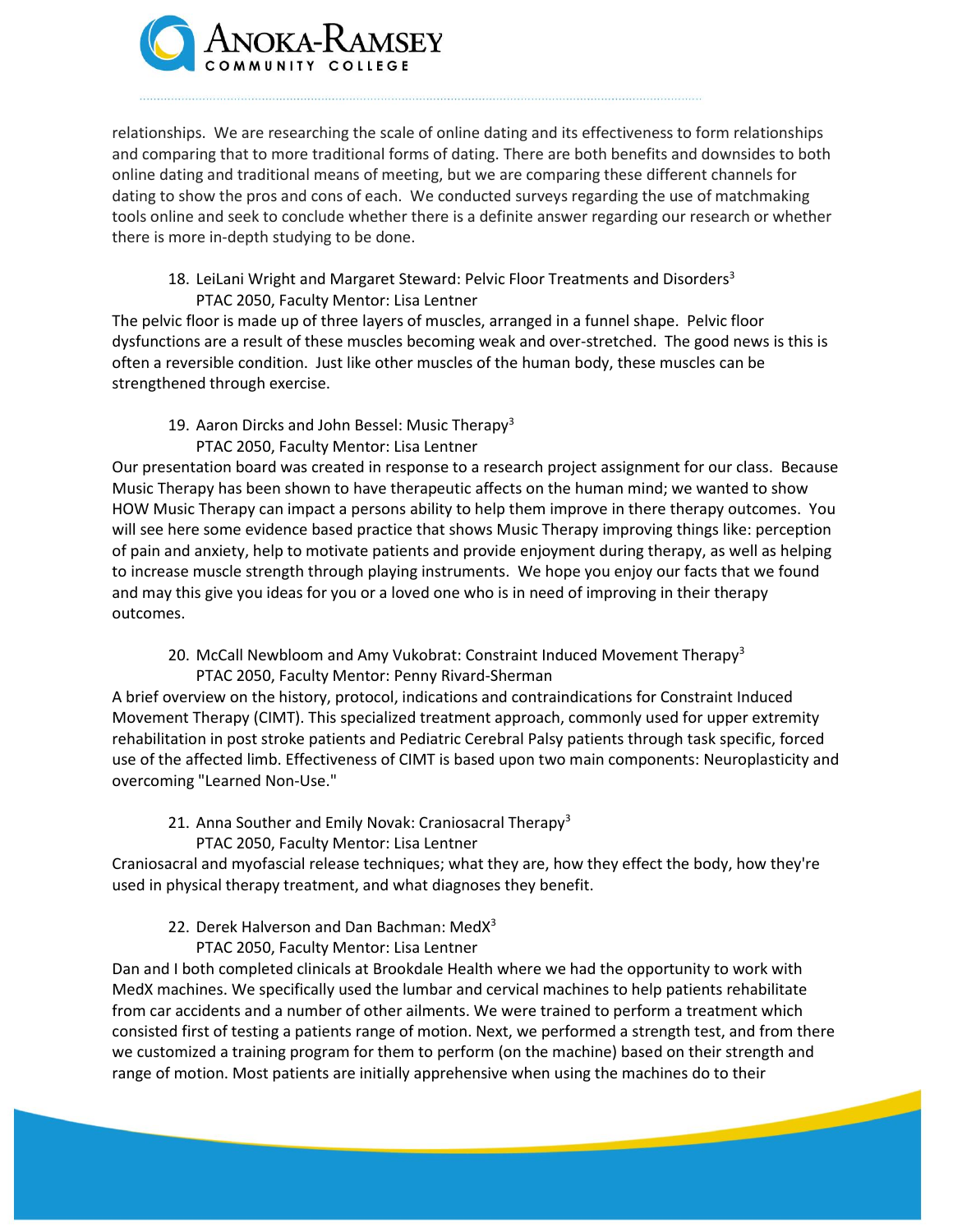

intimidating appearance, so it's our job to explain to them the incredible benefits the machine provides. What sets MedX machines apart from other machines that you might find in your local health club setting is that they provide medical testing (can test range of motion and strength), and they very effectively isolate the muscles of the neck and back. By isolating specific muscles, we can quickly strengthen weak muscles which will provide the patient with pain relief and increased function. It is difficult to only contract specific muscles when performing an exercise, but these machines accomplish this task by stabilizing other parts of the body thus preventing compensations. The efficacy of the machines have been proven through numerous case studies.

## 23. Bethany Peterson and Aubrey Swenson: Postural Restoration Institute<sup>3</sup> PTAC 2050, Faculty Mentor: Penny Rivard-Sherman

This poster describes what PRI is, as well as the history and purpose behind the techniques that are used. It discusses how our bodies are asymmetrical and relates it to the functional ability of the respiratory system. Improper use of this system can cause musculoskeletal dysfunction, which is where PRI techniques are used to realign those structures. Two peer-reviewed, evidence based practice articles were incorporated in our presentation and they discuss the effects of PRI techniques on low back pain, sacroiliac joint pain, and lumbopelvic pain. Our poster also includes a list of continuing education courses available to clinicians with descriptions of each course that is offered by PRI.

24. Anastasia Safanov and Irina Tabakov: Lymphedema<sup>3</sup> PTAC 2050, Faculty Mentor: Lisa Lentner

Lymphedema is a chronic condition characterized by accumulation of lymph fluid in the body due to malfunctioning lymph nodes. There are two types of lymphedema: Primary Lymphedema - Congenital or hereditary (abnormal formation of lymph vessels and/or nodes). Secondary Lymphedema - Injury to one of more components of the lymphatic system: blockage, dissection, fibrosis, damage, or alteration to the portion of lymphatic system.There is no cure for lymphedema and primary medical treatment includes skilled therapy and surgery in severe cases. Complete Decongestive Therapy - Includes manual lymphatic drainage, exercises, application of compression bandages, skin care, and patient education. Consists of Phase I (Intensive) and Phase II (Maintanence) Goal of phase I is to maximally reduce limb volume and normalize tissue. (Barrett, Leard, 2015). Requires twice daily treatment, but is not realistic for most patients; intensity depends on the therapist and patient scheduling. In phase II – the patient is responsible for self-management of their condition and it becomes a lifelong process with regular follow ups with Physical Therapy. Prophylactic lymphedema treatment and patient education are very important after breast cancer surgery or radiation treatments (Giles, 2015).

25. Tyler Leng, Taylor Borgman and Andrew Steward: Optimization of a BF<sub>3</sub> Catalyzed Biodiesel Reaction and MALDI-TOF Mass Spectrometry Analysis of a Lipid Feedstock<sup>3</sup> CHEM 2062, Faculty Mentor: Patty Pieper

Biodiesel can be produced via transesterification of a free-fatty acid containing lipid feedstock using BF3 in a Lewis-acid catalyzed process. This produces a renewable fuel substitute and/or additive for use in diesel engines. Waste vegetable oil and wild herb/weed seed oil are two types of low cost feedstocks for biodiesel production. Acid-catalyzed transesterification with use of simple alcohols has been shown to be a preferable method when compared to base catalysis when lipids contain free-fatty acids. A main goal of this project was to optimize the production of biodiesel via Lewis-acid catalysis and apply this optimized method to conversion of waste Camelina oil to biodiesel. Analysis of the percent conversion to biodiesel was accomplished using 1H-NMR spectroscopy. In addition, Soxhlet extraction of Cuphea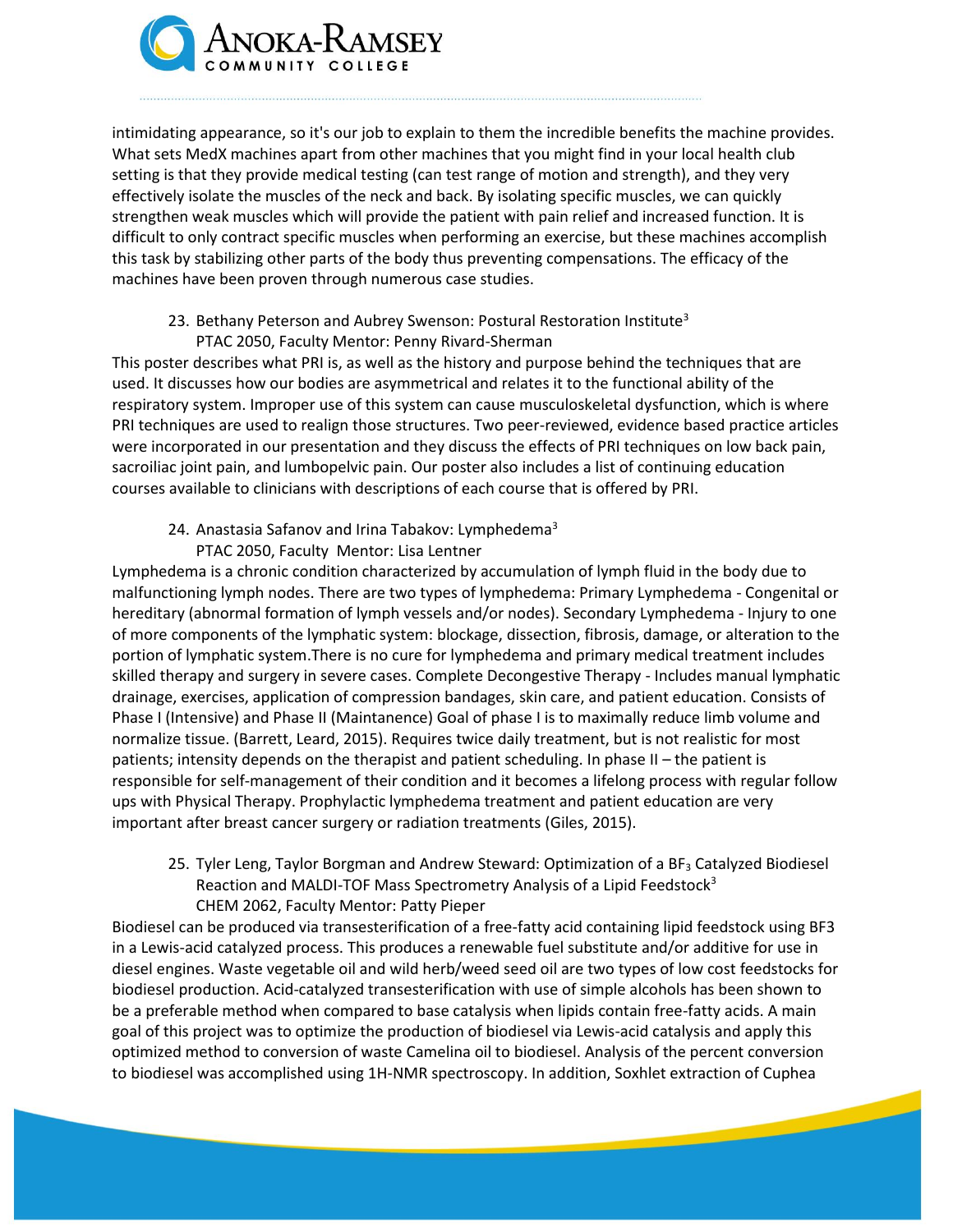

seeds was performed and gave a 25% yield of Cuphea oil. MALDI-TOF mass spectrometry was used to analyze a portion of the lipid profile of this oil. Further studies could confirm our lipid analysis and assess the practicality of using BF3-catalysis in waste oil conversion to biodiesel.

26. Lindsey Terres: A Comparison of Golf Course and Park Ponds on Water Quality and Macroinvertebrate Populations<sup>3</sup>

### BIOL 2230, Faculty Mentor: Joan McKearnan

The leaching of the chemicals into the ground and the draining into ponds can cause numerous issues if nutrient levels are not maintained properly. The variation could mean an imbalanced ecosystem. Level changes in water nutrients make it difficult for macroinvertebrates to survive, which can be a primary indicator of the ponds health. Any perturbations in this aquatic system could cause adverse effects on terrestrial plants, mammals, and other insects that rely on the health of the water system. Abnormally high levels of nitrogen and phosphorus both common in fertilizer used by golf courses. Can cause fluctuations in pH and decreases in dissolved oxygen(DO). Will increased use of fertilizer use by a golf course effect the environmental health of ponds on the golf course? My hypothesis is that increased use of fertilizers by golf courses will have a negative effect on environmental health of their ponds. Specifically, I propose that they will increase nutrient levels, lower oxygen levels, and decrease the number of macroinvertebrates.

Three ponds will be tested on the golf course as well as three ponds in an adjacent park which will act as environmental health comparison/controls. I will take readings for nutrient levels of phosphorus, nitrogen, and DO as well as pH, temperature and turbidity readings for all six locations once a week over four weeks. Each week I will place bottle traps to collect macroinvertebrates. Dip netting will also be done once a week for additional collection of macroinvertebrates. These samples will be identified down to family and an Index of Biological Integrity (IBI) will be calculated.

- 27. Amberlee Hancock, Rachael Willis, Kelly Larson and Tia Kvidera: Investigating Serum IgE Levels in Endangered Mexican Gray Wolves $3$ 
	- BIOL 2114, Faculty Mentor: Paula Croonquist

The Mexican Gray wolf or Canis lupus baileyi, known as "lobo" is the most endangered subspecies of gray wolf in North America listed in the Endangered Species Act since 1976, due to its extirpation in the wild, during the mid-1900s, through a combination of hunting, trapping, poisoning and digging pups from dens. Mexican Grays have been recovered through captive breeding programs but do not seem to thrive in the wild presumably due to high inbreeding and genetic load. Several studies have shown low IgA serum levels in Scandinavian wolves presumably due to inbreeding. In addition, low IgE levels seem also to be most influenced by genetics as opposed to environmental factors such as parasite exposure. We hypothesized that Mexican Grays may produce less IgE in serum when compared to thriving Great Plain Great Wolves (GPGW) presumably due to inbreeding. We utilized wolf serum samples collected by Field Biology students at the Wildlife Science Center, our partnering institution, during their wolf handling experience, and performed enzyme-linked immunosorbent assays (ELISA) to detect IgE levels in 2 endangered Mexican Grays and 4 thriving GPGW. Our data indicates that IgE levels are lower in Mexican Grays than GPGW controls, although this difference is not statistically significant. We propose to expand this study to a larger sample size to see if this trend persists and reaches significance as this may be a disadvantage for these protected subspecies in the wild.